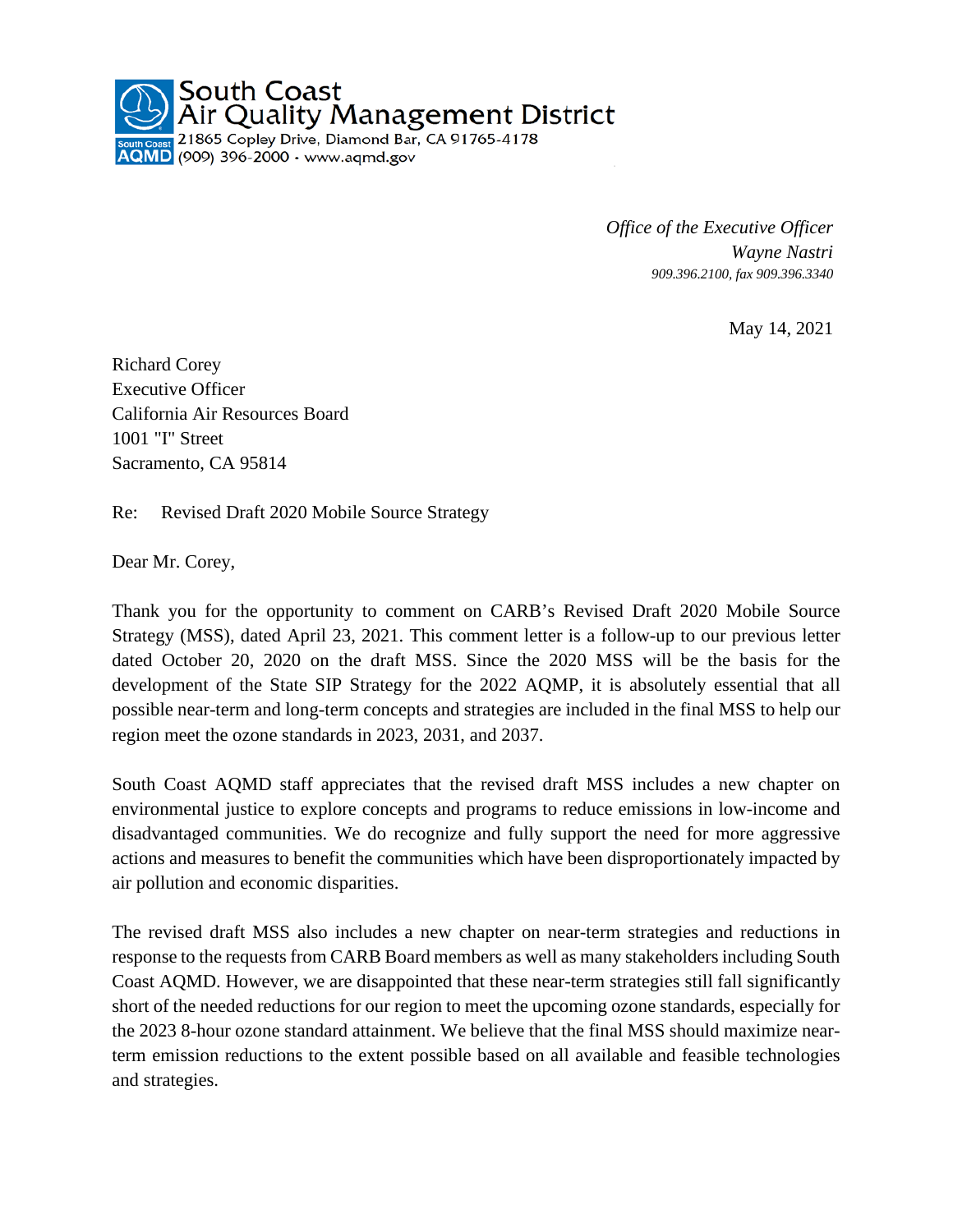## 1. 2023 Ozone Attainment Challenge

Compared to the draft MSS, the near-term measures in the revised draft MSS do not include any new concepts and strategies to achieve additional near-term reductions in 2023. In fact, the measures listed in Table 8 of Chapter 4 are mostly from the 2016 State SIP Strategy. These measures will only achieve a reduction of 6.6 tons per day (tpd) NOx in 2023, far short of the 113 tpd of committed reductions from the State SIP measures. Furthermore, the 2023 reduction estimates for the two new MSS measures, namely the proposed Heavy Duty (HD) Vehicle Inspection and Maintenance (HD I/M) Program and Commercial Harbor Craft Regulation seem to be based on optimistic assumptions. For example, the main requirement for the inspection and testing in the proposed HD I/M will not take effect until January 1, 2024 in South Coast AQMD. As such, the 3.5 tpd of NOx reductions that CARB projects for this measure in 2023 is uncertain and should not be relied upon without additional enforceable mechanisms. Please refer to our comment letter on the proposed HD I/M Program dated April 13, 2021 for more details. The 0.9 tpd of NOx reductions in 2023 projected from the proposed Commercial Harbor Craft Regulation also appears to be high given that those reductions seem to be primarily from the use of renewable diesel fuel. Although renewable diesel is considered to provide some marginal NOx benefits, the actual NOx reductions would vary based on the specific applications and duty cycles. Therefore, this estimate requires further validation.

Assuming these measures are validated and can be fully implemented, additional near-term measures are still needed to further reduce emissions by 2023. CARB is responsible for adopting the guidelines requirements and/or criteria for many state incentive funding programs which are designed to achieve emission reductions beyond current regulatory programs through the replacement of older vehicles and equipment with cleaner technologies. Current state incentive funding programs are either underfunded or too restrictive preventing many fleets from transitioning to cleaner available technologies that could achieve significant near-term NOx, GHG, and diesel PM emission reductions. Immediate action is needed to update the near-zero emissions guidelines requirements or criteria for many of the state incentive funding programs in order to enable more fleets to transition to cleaner available technologies by 2023.

Unfortunately, the 2020 revised draft MSS is still mainly focused on long-term attainment deadlines and GHG targets that would occur decades from now. With less than three years remaining from the 2023 ozone attainment deadline, our region is facing a daunting challenge to meet this standard, and all efforts must be focused on reducing NOx today. As noted in our prior comment letter, CARB is required by law to adopt regulations and other measures that in conjunction with measures by the districts and the U.S. EPA will achieve the federal ambient air quality standards by the applicable dates per Health & Safety Code Section 39602.5(a). Failing to address the 2023 standard violates this mandate. This statute requires the adoption of measures to attain all applicable standards, so that CARB must adopt all feasible measures that can be implemented in the short term, not just concentrate on long-term measures. As discussed below,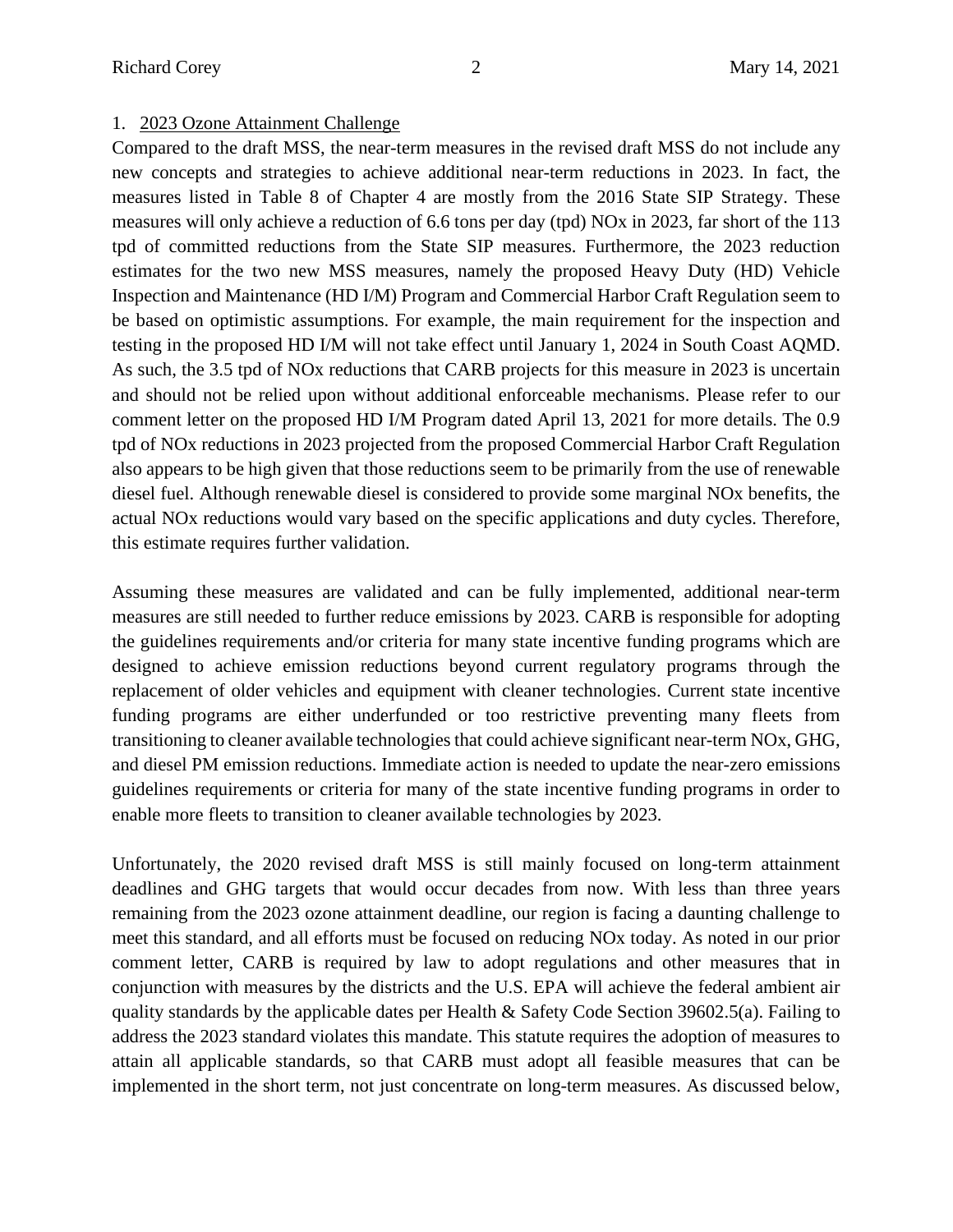all feasible measures should be implemented to require near-term reductions, including near-zero technologies. Similarly, SB 44 (Health and Safety Code Section 43024.2) specifically requires CARB to update the Mobile Source Strategy to include a comprehensive strategy for the deployment of medium-duty and heavy-duty vehicles in the state for the purpose of bringing the state into compliance with federal ambient air quality standards. Nothing in this bill allows the strategy to ignore the 2023 standard. Even if that standard is not attained on time, it still must be attained as expeditiously as practicable, so that near-term reductions that can be implemented after 2023 must be included in the MSS. Therefore, we strongly urge CARB to take decisive actions to strengthen the final MSS and the upcoming State SIP Strategy to maximize near-term reductions from all feasible measures.

## 2. Near-Zero Emission Trucks

The revised draft MSS identifies the proposed Advanced Clean Fleet (ACF) Regulation as one of the primary near-term measures with NOx reductions of up to 10 tons per day in 2031. We have shared concerns with the proposed regulatory concept in a prior comment letter on April 2, 2021, and those concerns remain. Of importance here is that this proposed measure fails to achieve any reductions in 2023 as it is focused solely on the deployment of zero emission vehicles and technologies. We recognize that zero emission vehicles and technologies are the ultimate pathway to achieve our future air quality goals, and fully support their development and deployment. However, for heavy-duty applications, these technologies are simply not available for widespread deployment today. Instead, they are still under development or in pre-commercial demonstration phases, including for drayage trucks. Even if these technologies were available now, their largescale deployment would be hindered by a lack of charging infrastructure, their significantly higher cost, and their inability to support the necessary duty cycles for many heavy-duty applications. In contrast, near-zero (NZE) emission trucks that meet CARB's lowest Optional Low NOx standard have already been commercially available for several years and these trucks have proven to be viable to support the full range of drayage truck duty cycles. NZE trucks reduce at least 90% of NOx emissions and eliminate 100% of toxic diesel emissions, providing much needed near-term reductions and public health benefits in the disadvantaged communities impacted by goods movement. NZE trucks also provide near term GHG reduction as the LCFS program has resulted in transportation CNG largely from renewable sources with many CNG fuel pathways having negative carbon intensities. The near term GHG and criteria pollutant benefits of near term NZE trucks are shown within the META Analysis Tool. Lastly, NZE trucks are also more affordable than zero emission trucks, providing easier access to small fleets and independent truck owners and operators with limited financial resources. Their relative affordability also maximizes the emission reductions that can be achieved through limited incentive funds. We have raised these points multiple times with CARB staff over the years to no avail. It is difficult to understand why CARB would avoid strategies that could get further NOx, GHG and toxic diesel particulate matter emission reductions now and improve public health in disadvantaged communities immediately, especially given the pressing air quality and public health crisis we currently face.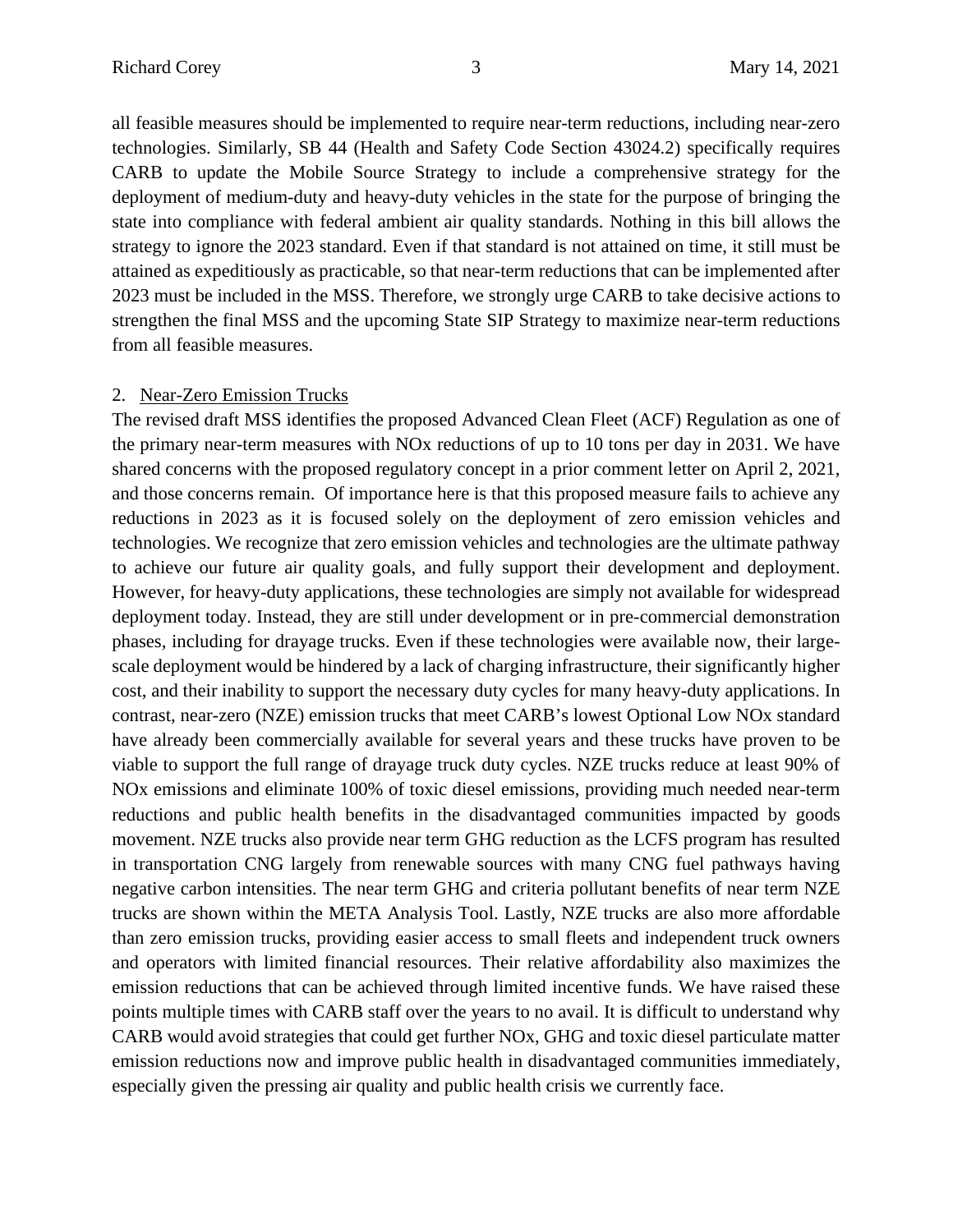An additional concern with CARB's exclusive focus on zero emission technologies is the upcoming deadline in the Truck and Bus Regulation to phase-out pre-2010 model year diesel trucks. There are approximately 7,000 pre-2010 diesel trucks operating at our ports which are facing the phase-out deadline of January 1, 2023. Without any financial assistance and/or regulatory incentives, these pre-2010 diesel trucks will be replaced by the most cost-effective option, which will be a 2014+ MY diesel truck. Although these trucks are newer, they are still diesel-fueled, and are almost as dirty and harmful as the trucks they would be replacing. Failing to address this unintended consequence means investment in another generation of diesel trucks continuing to impact local communities and hampering our ability to attain air quality standards. Please refer to our comment letter on the proposed ACF regulation dated April 2, 2021 for more details, including how the current proposed concept will likely have the unintended effect of extending the life of these older diesel trucks in drayage service.

Therefore, we urge CARB again to develop specific strategies and programs in the final MSS to maximize the near-term deployment of NZE trucks in our region thereby maximizing near-term reductions while providing substantial health benefits.

## 3. Incentive Funding for Technology Demonstration and Technology Deployment

Incentive funding will play a critical role, especially in the near-term, to accelerate the development and deployment of cleaner technologies. As mentioned in the revised draft MSS, the Governor's 2021 State Budget proposal includes "a \$1.5 billion comprehensive strategy to achieve the state's zero-emission vehicle goals." We are encouraged and delighted about the Governor's inclusion of \$1.5 billion in his budget proposal for zero emission vehicles and infrastructure development. This level of funding, however, will not be sufficient to support the development and deployment of zero emission vehicles and technologies to meet our air quality attainment goals. Based on the preliminary estimate provided in the discussion draft 2020 MSS, \$15 to \$29 billion in funding will be needed to achieve the technology trajectories over the next five years for on-road vehicles and several categories of off-road equipment (excluding ocean-going vessels, locomotives, and aircraft). This estimate is just for vehicles and does not include the cost of upgrading the state's electrical grid and distribution system to handle the regional and local loads needed to support these vehicles. According to the Energy Commission's recent AB2127 report, about 157,000 high power chargers (>50 kW) are needed statewide by 2030 to support on-road ZE vehicle projections in the MSS, and additional charging infrastructure will be needed for the offroad sector.

Given the need for significant levels of additional incentive funding for technology demonstration (in particular for off-road vehicles) and accelerated deployment of all vehicle types, we recommend again that the final 2020 MSS include a more refined estimate of associated costs